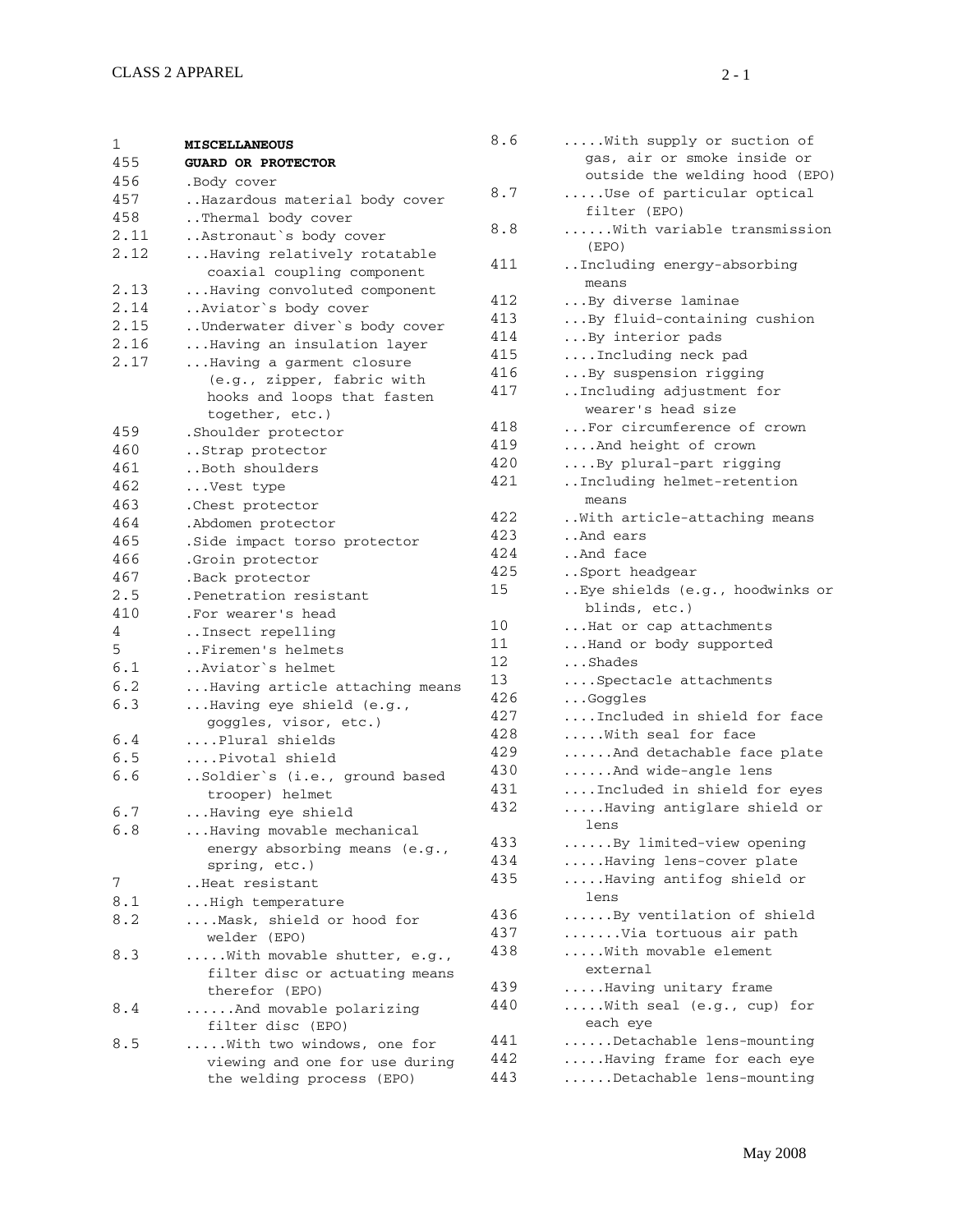# 2 - 2 CLASS 2 APPAREL

| 444  | Suspended within a goggle       | 68   | .Caps                                   |
|------|---------------------------------|------|-----------------------------------------|
| 445  | Connected at center             | 69   | <b>BODY GARMENTS</b>                    |
| 446  | $\ldots$ By nose-rest           | 69.5 | .Bag type                               |
| 447  | Having wide-angle lens          |      | .Union type                             |
| 448  | Including temple element        | 70   | Separable                               |
| 449  | And side shield                 |      | Skirted                                 |
| 450  | And connection to frame         | 71   | Combined bifurcated                     |
| 451  | Pivoted side shield             | 72   | Convertible bifurcated                  |
| 452  | On head band                    | 73   | Underwear                               |
| 453  | On horizontal pivot             | 74   | Dresses                                 |
| 454  | Foldable or collapsible         | 75   | Children's                              |
| 9    | Face                            | 76   | Waistband: adjustable or                |
| 468  | .Neck protector                 |      | elastic                                 |
| 16   | .Hand or arm                    |      | Bifurcated                              |
| 17   | Handle or rein attachments      | 77   | Men's outer shirts                      |
| 18   | Boxing gloves                   | 78.1 | Underwear                               |
| 19   | Baseball gloves                 | 78.2 | Having seat or crotch opening           |
| 20   | Hand pads                       | 78.3 | Having elastic portion (e.g.,           |
| 21   | Finger cots or protectors       |      | band, panel, etc.)                      |
| 22   | .Leg                            | 78.4 | Having garment fastener                 |
| 23   | Trouser attachments             | 79   | Trousers and overalls                   |
| 24   | Knee pads or rests              | 80   | Children's                              |
|      | <b>BODY BRACES AND SUPPORTS</b> | 81   | Heat resistant                          |
| 44   | .Shoulder and back              | 82   | Water resistant                         |
| 45   | .Shoulder                       | 83   | Bed garments                            |
| 46   | <b>GARMENT PROTECTORS</b>       | 84   | .Hooded                                 |
| 47   | .Skirts                         | 85   | .Overcoats                              |
| 48   | . Aprons                        | 86   | Convertible to bifurcated               |
| 49.1 | Infant`s bib                    | 87   | Waterproof                              |
| 49.2 | Having pocket for receiving     | 88   | .Capes                                  |
|      | debris or article               | 89   | Convertible tents                       |
| 49.3 | Having fastener for attachment  | 90   | .Sweaters                               |
|      | to tray or table                | 91   | .Mufflers                               |
| 49.4 | Multilayer                      | 92   | . Back and chest protectors             |
| 49.5 | Removable layer                 | 93   | .Coats                                  |
| 50   | Barbering                       | 94   | Hunters' and special-article            |
| 51   | Workmen's                       |      |                                         |
| 52   |                                 | 95   | carrying<br>Combined with vest or shirt |
|      | Ties and supports               | 96   |                                         |
| 53   | .Armpit shields                 | 97   | Front closures                          |
| 54   | Combined with garments          |      | Linings                                 |
| 55   | Body supported                  | 98   | Collars                                 |
| 56   | Dress-attaching features        | 99   | Springs                                 |
| 57   | Frames                          | 100  | Fasteners                               |
| 58   | Methods of making               | 101  | Putting-on accessories                  |
| 59   | .Sleeve                         | 102  | .Vests                                  |
| 60   | .Collar or cuff                 | 103  | Combined with shirt or dickey           |
| 61   | .Stocking                       |      | .Waists                                 |
| 62   | .Knee                           | 104  | Nursing                                 |
| 63   | .Try-on hat linings             | 105  | Dress                                   |
| 64   | <b>BURIAL GARMENTS</b>          | 106  | Blouses                                 |
| 65   | <b>FUR GARMENTS</b>             | 107  | Garment supporting                      |
| 66   | .Muffs                          | 108  | Jacket type                             |
| 67   | <b>BATHING GARMENTS</b>         | 109  | Underwear                               |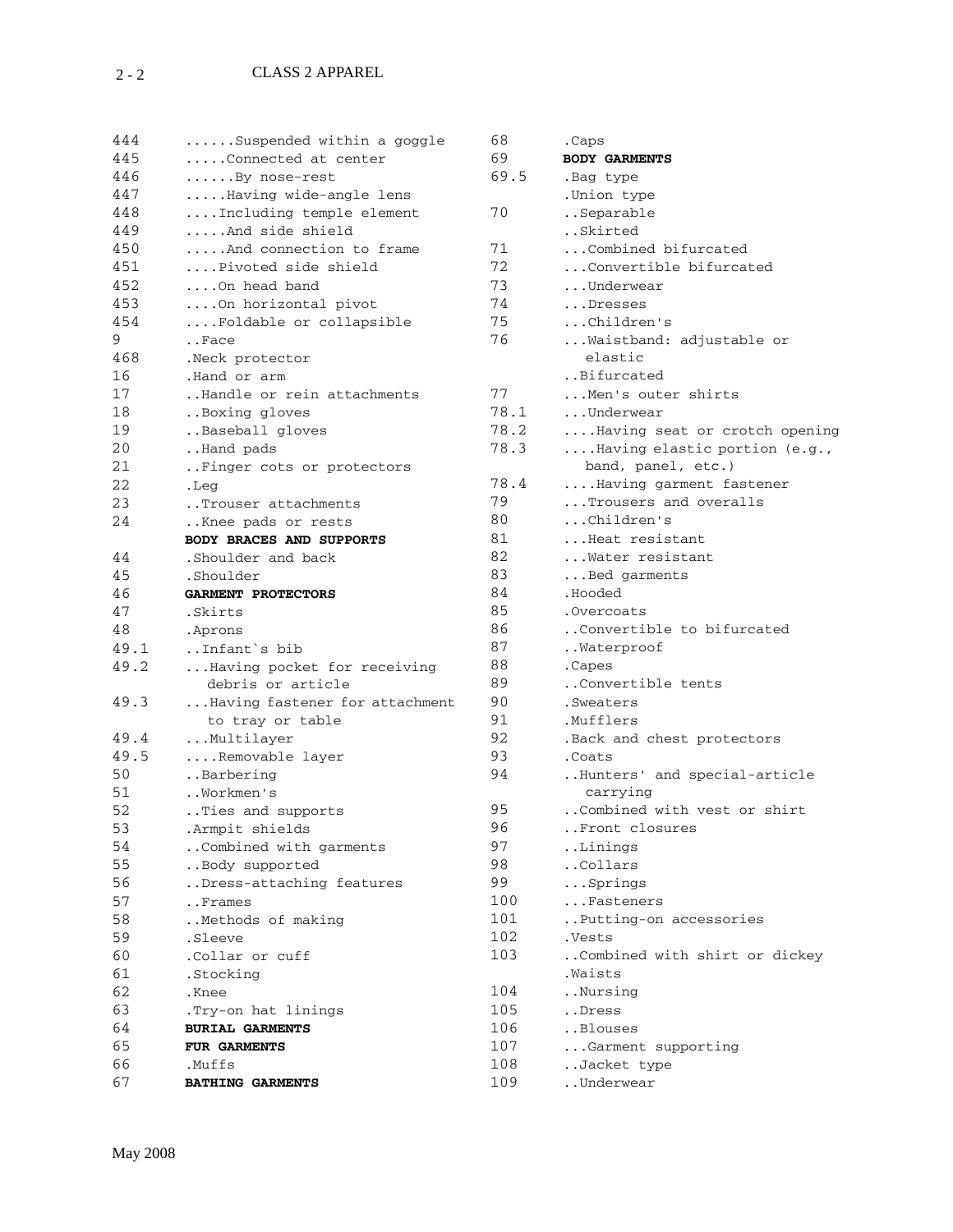| 110   | Corset covers              | 161.1  | Sports glove                           |
|-------|----------------------------|--------|----------------------------------------|
| 111   | $\ldots$ Infants'          | 161.2  | $\ldots$ For golf                      |
| 112   | Garment supporting         | 161.3  | Having high friction outer             |
|       | .Shirts                    |        | surface (e.g., friction pad,           |
| 113   | Undergarments              |        | tenacious coating, tackified,          |
| 114   | Bed garments               |        | $etc.$ )                               |
| 115   | Men's outer garments       | 161.4  | Having a hook and loop type            |
| 116   | With attached collars      |        | wrist closure                          |
| 117   | With garment supporters    | 161.5  | For fishing, archery, or               |
| 118   | Bosom structure            |        | riflery                                |
| 119   | Detachable                 | 161.6  | Work glove                             |
| 120   | Supporters and protectors  | 161.7  | Medical glove                          |
| 121   | Overlaps                   | 161.8  | Having high friction outer             |
| 122   | Yokes, patches, and facing |        | surface (e.g., friction pad,           |
| 123   | $\ldots$ Cuffs             |        | tenacious coating, tackified,          |
| 124   | Detachable                 |        | $etc.$ )                               |
| 125   | Sleeves                    | 162    | Wrists                                 |
| 126   | Detachable                 | 163    | Fingers                                |
| 127   | Neckbands                  | 164    | Linings                                |
| 128   | Closures                   | 165    | Welts                                  |
| 129   | .Collars                   | 166    | Staying                                |
| 130   | Combined with neckties     | 167    | Materials                              |
| 131   | Soft fold type             | 168    | Rubber                                 |
| 132   | Supporters                 | 169    | Patterns and processes                 |
| 133   | Women's wear               | 170    | .Wristlets                             |
| 134   | Supporters                 | 171    | HEAD COVERINGS                         |
| 135   | Waterproof                 |        | 171.01 .Mortarboard or graduation type |
| 136   | Paper                      | 171.02 | .Conical (e.g., dunce cap,             |
| 137   | Necktie-engaging devices   |        | witches' hat, etc.)                    |
| 138   | Easy-slide structure       | 171.03 | Collapsible (e.g., umbrella            |
| 139   | Attaching to shirts        |        | type, etc.)                            |
| 140   | $\ldots$ Ends              | 171.04 | .Tam-o'-shanter type                   |
| 141.1 | With closure               | 171.1  | .Separable crown section type          |
| 141.2 | Expandable or extendable   | 171.2  | .With therapeutic device,              |
| 142   | Bindings                   |        | medicament, or perfume                 |
| 143   | Blanks and processes       | 171.3  | .With forced air circulator            |
| 144   | .Neckties                  | 171.4  | .With movable closure for opening      |
| 145   | Attaching features         | 171.5  | Flexible material closure              |
| 146   | Cut-fabric type            | 171.6  | Crown fold type                        |
| 147   | Knit-fabric type           | 171.7  | Movable along crown surface            |
| 148   | Knot structure             | 171.8  | Endless band type                      |
| 149   | Made up                    | 172    | .Flapped                               |
| 150   | Four-in hand type          | 173    | .With masks                            |
| 151   |                            | 173.5  | .With outward bulge in crown           |
| 152.1 | Bow type<br>$\ldots$ Form  | 181    | .With sweats or other                  |
| 153   |                            |        | supplementary head engaging            |
|       | Four-in hand type          |        | member                                 |
| 154   | Bow type                   | 181.2  | Discontinuous contact                  |
| 155   | Band structure             | 181.4  | Removable or retractable               |
| 156   | Attachments                | 181.6  | With perforated or slotted             |
| 157   | End structure              |        | sweat or head engaging member          |
|       | HAND OR ARM COVERINGS      | 181.8  | Transversely grooved head              |
| 158   | .Mittens                   |        | engaging member                        |
| 159   |                            |        |                                        |
| 160   | .Gloves<br>Attachments     | 182.1  | Crown spacing                          |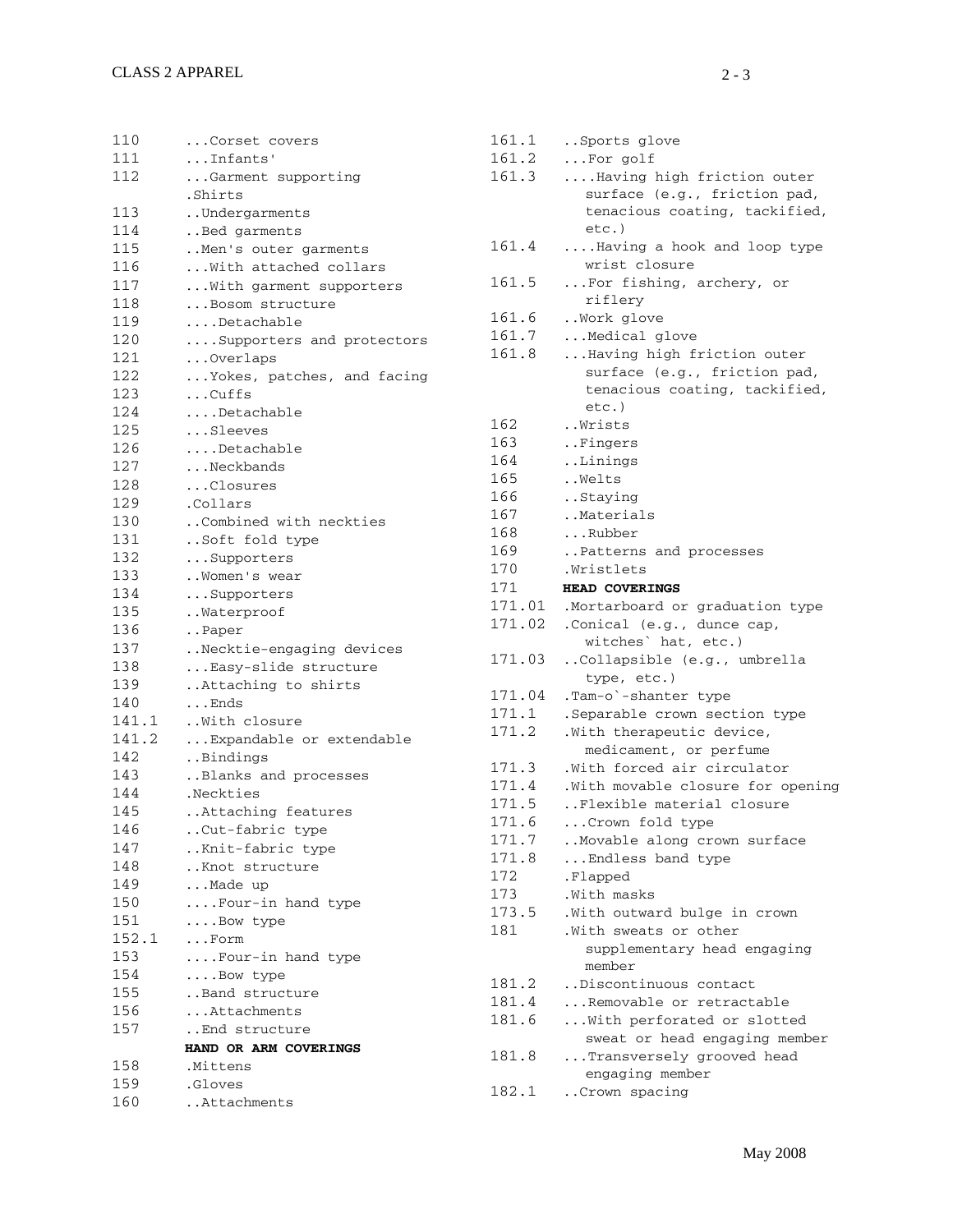#### $2 - 4$ CLASS 2 APPAREL

| 182.2  | Removable or retractable<br>spacer |
|--------|------------------------------------|
| 182.3  | With perforated or slotted         |
|        | sweat or head engaging member      |
| 182.4  | Coil spacer                        |
| 182.5  | Coextensively transversely         |
|        | grooved spacer                     |
| 182.6  | Tongue, stud or block spacer       |
| 182.7  | Through-passaged spacer            |
| 182.8  | Perforated                         |
| 183    | Head size adjustment               |
| 184    | Sewing                             |
| 184.5  | .With external air deflector or    |
|        | weather guard for crown            |
|        | opening                            |
| 174    | .Toilet                            |
| 202    | .Hoods                             |
| 203    | With mufflers                      |
| 204    | Bonnet type                        |
| 205    | Helmet type                        |
| 206    | .Face coverings                    |
| 207    | Scarfs and veils                   |
| 208    | .Muffs                             |
| 209    | Ear                                |
| 209.11 | .Convertible                       |
| 209.12 | Head covering includes a crown     |
|        | and outwardly extending visor      |
|        | (e.g., baseball cap, etc.)         |
| 209.13 | .Combined with diverse article     |
| 209.14 | With article of toiletry (e.g.,    |
|        | mirror, cosmetics, etc.)           |
| 209.3  | .With interrupted crown            |
| 209.4  | With superposed or inset band      |
| 209.5  | Inserted perforated or mesh        |
|        | section                            |
| 209.7  | With perforation                   |
| 175.1  | . Having crown and horizontally    |
|        | extending brim (e.g., hat,         |
|        | $etc.$ )                           |
| 175.2  | Brim edge binding                  |
| 175.3  | Having exterior crown engaging     |
|        | band or trim                       |
| 175.4  | Having a shape retaining           |
|        | internal form (e.g., plate,        |
|        | wire frame, crease retainer,       |
|        | $etc.$ )                           |
| 175.5  | For brim                           |
| 175.6  | Having detachable weather guard    |
| 175.7  | Having hanger or guard cord        |
| 175.8  | Straw                              |
| 175.9  | Felt                               |
| 195.1  | . Having crown and horizontally    |
|        | extending visor (e.g.,             |
|        | baseball cap, etc.)                |
| 195.2  | Adjustable                         |

| 195.3      | Elastic portion                                  |
|------------|--------------------------------------------------|
| 195.4      | With cooperating mechanical                      |
|            | coupling                                         |
| 195.5      | Having shape retaining internal                  |
|            | form (e.g., plate, wire frame,                   |
|            | $etc.$ )                                         |
| 195.6      | For visor                                        |
| 195.7      | . Having upturned and close                      |
|            | fitting rim, brim, or visor                      |
| 195.8      | Knitted or crocheted                             |
| 200.1      | .Of particular, peculiar material                |
| 200.2      | Rubber                                           |
| 200.3      | Paper or cardboard                               |
|            | NETHER GARMENTS                                  |
| 210        | .Bustles                                         |
| 211        | .Skirts                                          |
| 212        | Combined bifurcated                              |
| 213        | Convertible bifurcated                           |
| 214        | Riding                                           |
| 215        | With pads or distenders                          |
| 216        | Hoop                                             |
| 217        | Lifters and holders                              |
| 218        | Placket closures                                 |
| 219        | Waist closures                                   |
| 220        | Waistbands                                       |
| 221        | Adjustable or elastic                            |
| 222        | Edge bindings or protectors                      |
| 223        | Supporters                                       |
|            | .Bifurcated                                      |
| 400        | Underwear                                        |
| 401        |                                                  |
|            | With particular reinforcing or<br>elastic insert |
| 402        | One-piece                                        |
| 403        | Particular to male                               |
| 404        | With leg portions                                |
| 405        | With particular fly structure                    |
| 406        | Particular to female                             |
| 407        |                                                  |
| 408        | With leg portion                                 |
| 409        | Open or openable crotch                          |
| 227        | Panty hose<br>Trousers or overalls               |
| 228        |                                                  |
|            | Knee length                                      |
| 229<br>230 | Waist or shirt supported                         |
|            | Suspender attachments                            |
| 231        | Stays or protectors                              |
| 232        | Bottom                                           |
| 233        | Leg-straightening attachments                    |
| 234        | Flies                                            |
| 235        | Waist closures                                   |
| 236        | Waistbands                                       |
| 237        | Adjustable or elastic                            |
| 238        | Trunks                                           |
| 239        | .Stockings                                       |
| 240        | Supporting features                              |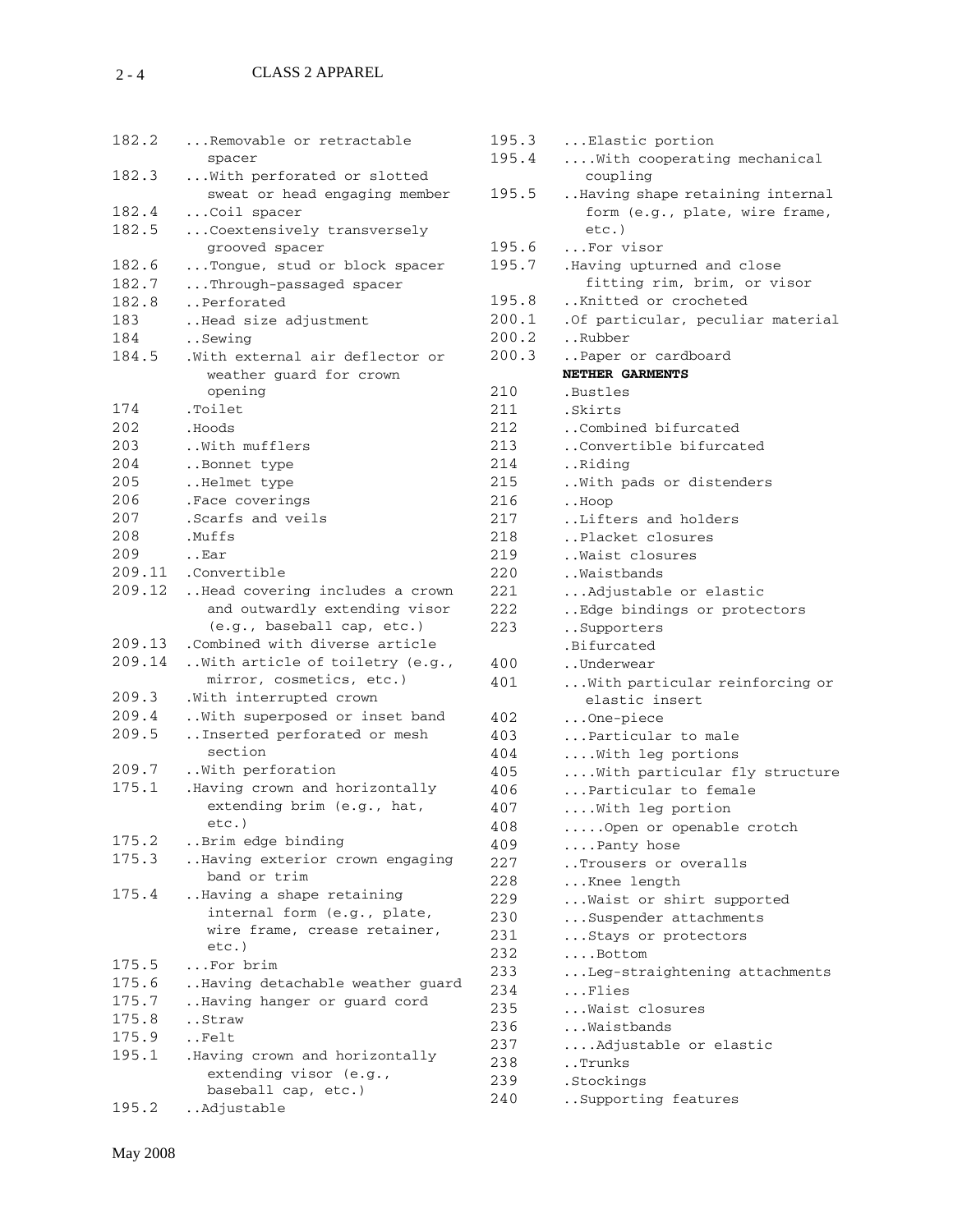| 241<br>242 | Reinforcing                                         | 333   | With detachable or movable<br>feature between strips |
|------------|-----------------------------------------------------|-------|------------------------------------------------------|
|            | Leggings<br><b>GARMENT SUPPORTERS AND RETAINERS</b> | 334   | With pivot member normal to                          |
| 300        | Combined with other than garment.                   |       | strip                                                |
|            | supporter structure                                 | 335   | Hose supporting                                      |
| 301        | .Convertible or reversible                          | 336   | .Elements                                            |
| 302        | .Rigid vertical type                                | 337   | Friction devices and/or                              |
| 303        | Hose supporting                                     |       | twisters                                             |
| 304        | .With connected substantially                       | 338   | Belt, strap, or strip                                |
|            | spaced holders for plural                           |       | constructions                                        |
|            | garments                                            | 339   | With springs or connected                            |
| 305        | Combined with shoulder straps                       |       | sections                                             |
| 306        | Supporting to hose only                             | 340   | Suspender ends                                       |
| 307        | Plural waistline garments only                      | 341   | Saddle type cord retainers                           |
| 308        |                                                     | 342   | Openable or movable                                  |
|            | .Plural encircling type                             | 243.1 | <b>GENERAL STRUCTURE</b>                             |
| 309        | .Partially encircling limb or                       | 244   |                                                      |
|            | torso type                                          |       | .Trimmings                                           |
| 310        | .Shoulder suspension and torso                      | 245   | Shoe ornaments                                       |
|            | encircling                                          | 246   | Insignia                                             |
| 311        | .Torso or limb encircling                           | 247   | .Pockets                                             |
| 312        | With additional holding devices                     | 248   | Reinforced                                           |
|            | or features                                         | 249   | Article-attaching feature                            |
| 313        | Pendant limb encircling means                       | 250   | Article-retaining feature                            |
| 314        | With pendant holding means                          | 251   | Fastening attachments                                |
| 315        | With plural holding means                           | 252   | Closing attachments                                  |
| 316        | Wrap around and end attached                        | 253   | Multiple compartment                                 |
|            | holder                                              | 254   | Safety trap                                          |
| 317        | With member between ends of                         | 255   | .Stiffening or staying                               |
|            | encircling strip                                    | 256   | Elongated rodlike elements                           |
| 318        | On member between ends of                           |       | (e.g., stays)                                        |
|            | encircling strip                                    | 257   | Ends and end fasteners or                            |
| 319        | Detachable from or slidable on                      |       | retainers                                            |
|            | belt                                                | 258   | Materials                                            |
| 320        | With nonfastening holding                           | 259   | $\ldots$ Metal                                       |
|            | means                                               | 260   | Covered or encased (e.g.,                            |
| 321        | With fastenable device to form                      |       | coated)                                              |
|            | loop                                                | 260.1 | Surface bonded coating                               |
| 322        | Overlapping end and buckle                          | 261   | $\ldots$ .Reinforced                                 |
|            | type                                                | 262   | $\ldots$ .Hinged                                     |
| 323        | .Strip connected spaced holders                     | 263   | With fasteners                                       |
| 324        | With springs                                        | 264   | Formed wire                                          |
| 325        | With step adjustment                                | 265   | . Attaching buttons or fasteners                     |
| 326        | Plural, crossed, or diverging                       | 266   | Buttonhole strips                                    |
|            | suspension strips or strands                        | 267   | .Pads                                                |
| 327        | Crossed or closed loop                              | 268   | Shoulder                                             |
|            | shoulder type                                       |       | .Sleeves or legs                                     |
| 328        | With crossed suspension strap                       | 269   |                                                      |
|            | features                                            |       | Adjustable length<br>Closures                        |
| 329        | Garment supporting running                          | 270   |                                                      |
|            | strip or strand                                     | 271   | .Loops or hangers                                    |
| 330        | With running strip or strand                        | 272   | .Linings                                             |
| 331        | Plural loop type                                    | 273   | .Dress weights                                       |
| 332        | Connection at bottom of strip                       | 274   | .Bindings                                            |
|            | or strand V                                         | 275   | .Seams                                               |